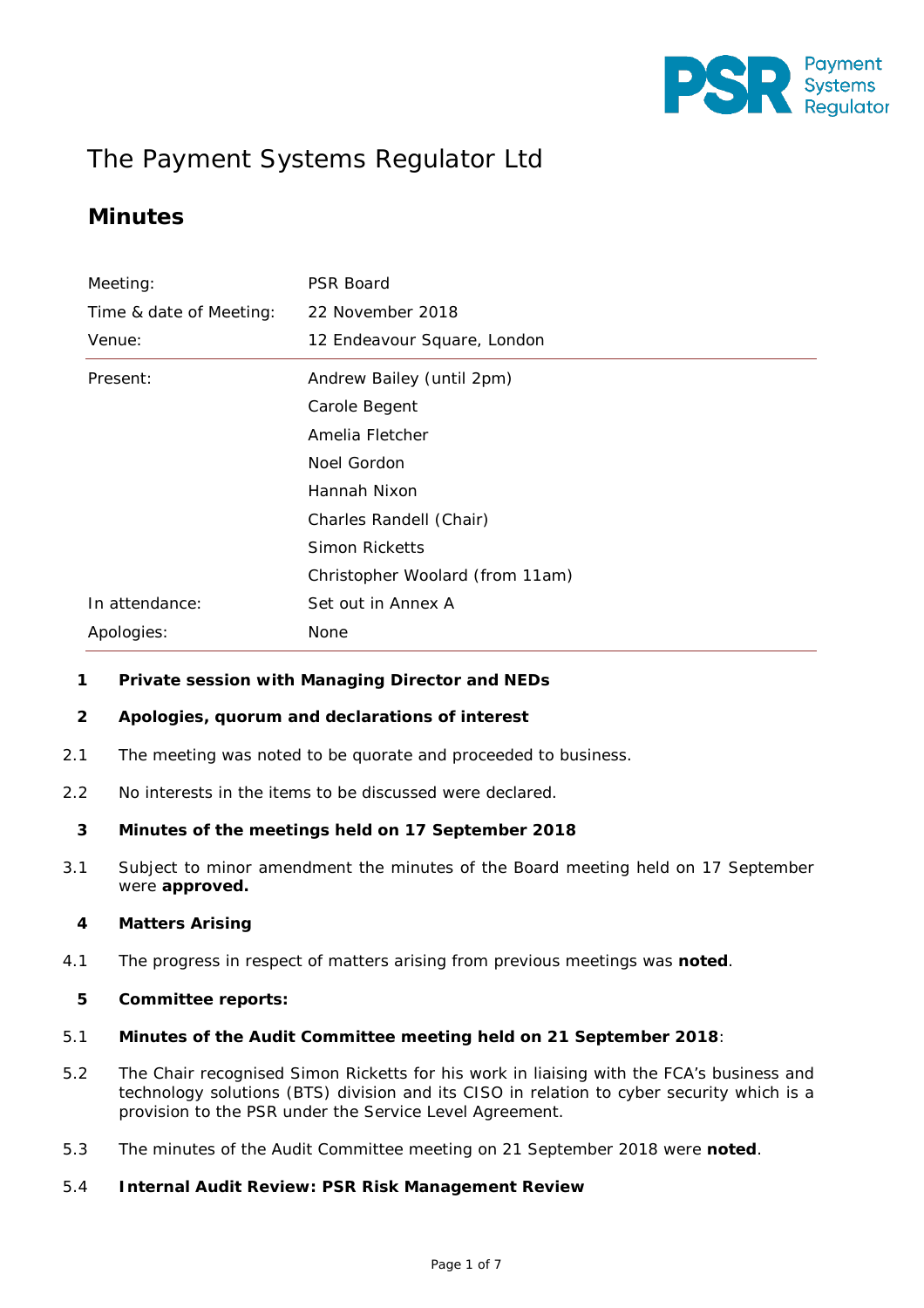- 5.5 The review compared the PSR's risk management framework to the international standard on risk management.
- 5.6 The PSR confirmed the findings were consistent with what they had expected and work had started to address the actions.
- 5.7 The Board concluded the risk framework and approach needed to be appropriate for a policy organisation of the PSR's size. For the first line, it was critical that the PSR selected a number of risk champions within the organisation and that the revised risk management framework was designed as something that would be used by the staff in the first line and so drive mitigating action.
- 5.8 The Executive committed to returning to the Board with a descriptor of risk tolerances and a proposed revised risk framework for the organisation.

#### **6 PSR Panel update**

- 6.1 In considering the report the Board **noted** the following:
	- The level of challenge from the Panel was good and constructive.
	- Panel members have a wide range of expertise and experience which often raises comments that extend beyond the PSR's remit. As both the PSR and the FCA needed to be alive to expectations and perceptions regardless of their remits, the Board considered that the FCA payments team should continue to be an observer in PSR Panel discussions in order to ensure that issues which fell outside or on the boundary of the remits of one or other organisation were addressed.
	- In the last week, Panel members had hosted an all staff event where staff could engage with Panel members outside formal Panel meetings. The event received positive feedback from both staff and Panel members.

#### **7 Report from the Managing Director**

- 7.1 In considering the report the Board **noted** the following:
	- The draft Contingent Reimbursement Model (CRM) code for Authorised Push Payment Scams had sparked a helpful debate on the key issues.
	- Work on ATMs was also developing well. The roundtable with senior representatives from the firms signed up to LINK had been successful, and firms had committed to sustaining a free to use ATM network. This would be supported with work looking at a longer-term solution to access to cash.
	- Progress had been made in creating an environment which encourages sharing of information and enabling staff to be more connected to the work of the PSR The Board was reassured that suggested solutions went beyond processes and systems. Ms Nixon confirmed that senior management were visible and approachable within the building and the design of the building helped to facilitate an open working environment.

#### **8 Update on LINK, ATMs and access to cash**

- 8.1 The Board was updated on the PSR's two workstreams in this area: ensuring LINK upheld its commitments to maintaining the broad geographic spread of free to use ATMs, and its strategy on the longer-term debate on access to cash, including reviewing and responding to Natalie Ceeney's Access to Cash review.
- 8.2 The Board requested a regular update on the profile of protected ATM closures, LINK's response, and a brief summary of the external feedback the PSR is receiving. The Chair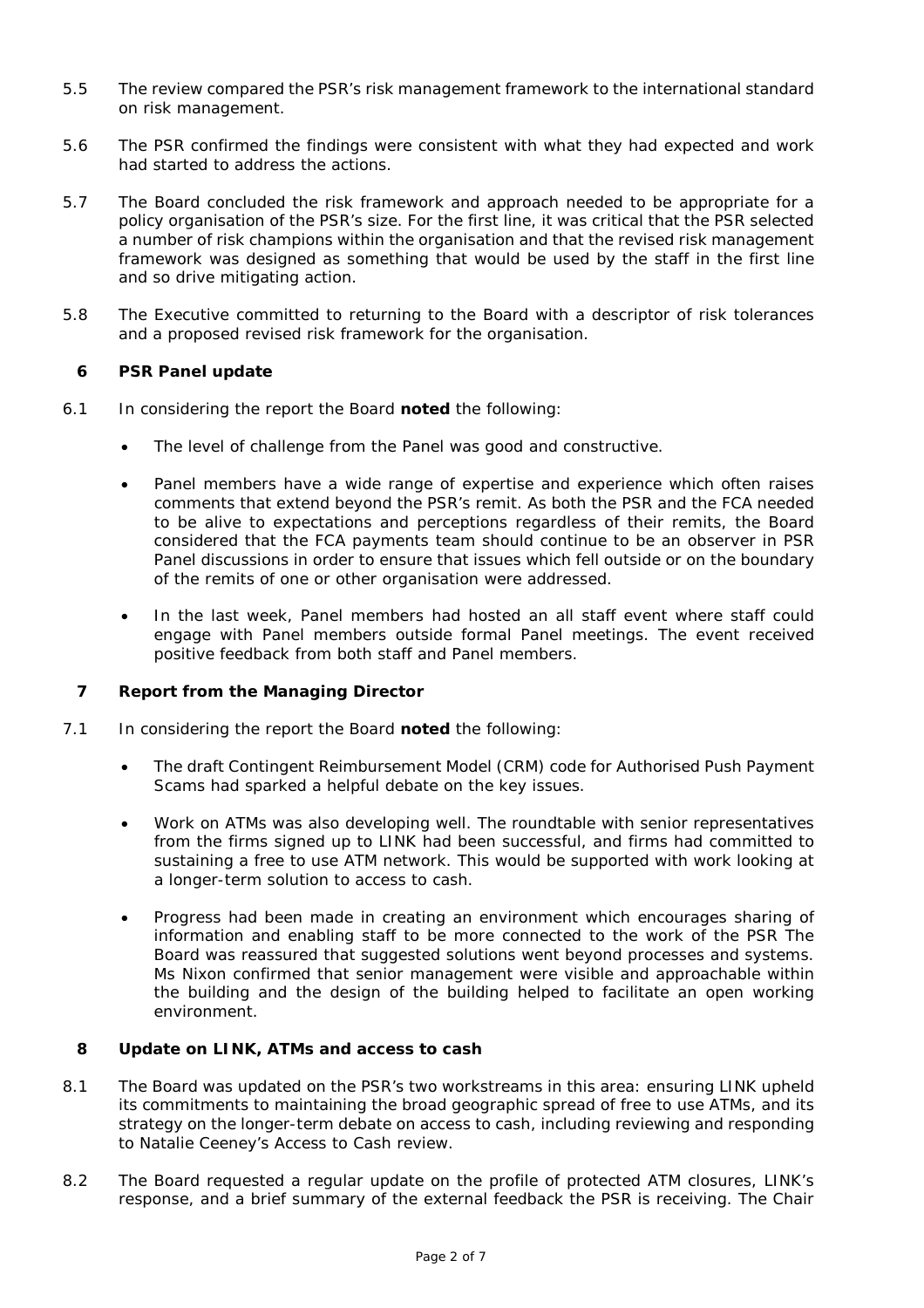noted that the information on ATM closures could helpfully be more targeted and less granular than the last report to the Board.

8.3 The Board **agreed** with the broad scope of the additional work being undertaken on access to cash. It **noted** that the debate would be informed by Natalie Ceeney's Access to Cash review. The PSR would continue engaging on the review and would continue this work to better understand the key issues involved.

#### **9 Interchange Fee Regulation – Annual Update**

- 9.1 The Board received an update on work throughout the year in relation to the IFR.
- 9.2 The Board noted that in relation to IFR business rules, monitoring work had begun by making specific enquires and is now complaints led. This approach was in line with the PSR's guidance. However, the PSR was not ruling out further active monitoring in the future.
- 9.1 The Board questioned how the PSR would track any enforcement cases and ensure cases proceeded at an effective pace. Clear target timetables, monitored through a combination of trackers and monthly meetings would highlight if key milestones were not met. The Board was keen for the PSR to take any lessons learned through its work are be taken on board as it further develops its monitoring and enforcement role.

#### **10 EU Withdrawal – wider impact on the payment sector**

- 10.1 The Board was updated on the PSR's work preparing for EU withdrawal. With the exception of the IFR, the PSR is not the primary authority with responsibility for legislation that is affected by EU withdrawal so that it is liaising with HMT, the FCA and the Bank of England to monitor developments, share knowledge and help ensure a joined-up approach to payments. The Board was keen to ensure there was no duplication in efforts between the regulators but also that issues where the PSR has a clear interest were highlighted.
- 10.2 The Board noted that in the event that the UK left the EU without a transitional arrangement, the Temporary Permissions Regime (TPR) would give EU firms the ability to continue to undertake business in the UK, for a temporary period. TPR would therefore provide a bridge for EU firms to gain full authorisation in the UK in a 'no deal' scenario. The FCA has surveyed firms regarding their intentions post exit. The majority of larger firms were aware of the need to notify for entry into TPR and efforts were underway to ensure smaller firms were also aware. It was noted that the FCA was therefore considering further communication but this needed to be proportionate.
- 10.3 The Board **noted** that communications may need to be increased as negotiations develop. and requested an update on the PSR's preparedness and the potential impact on its objectives in the event of a no-deal at the next meeting. The Chair asked the Executive to ensure that they participated where appropriate in work being done by the FCA Communications team.

#### **11 Update on market review into card-acquiring services**

- 11.1 The PSR team updated the Board on the proposed market review into card-acquiring services, including on stakeholders' feedback on the draft Terms of Reference consultation and the proposed next steps.
- 11.2 The Board noted the specific issues that the team plans to examine through the market review. The Board noted that some stakeholders had suggested that the market review should be widened in scope. The Board welcomed the team's position on the scope of the market review and the approach to examining the whole customer journey.
- 11.3 The PSR team informed the Board that it was considering if it would be useful to engage more with stakeholders to further explain the scope and the approach in the final Terms of Reference.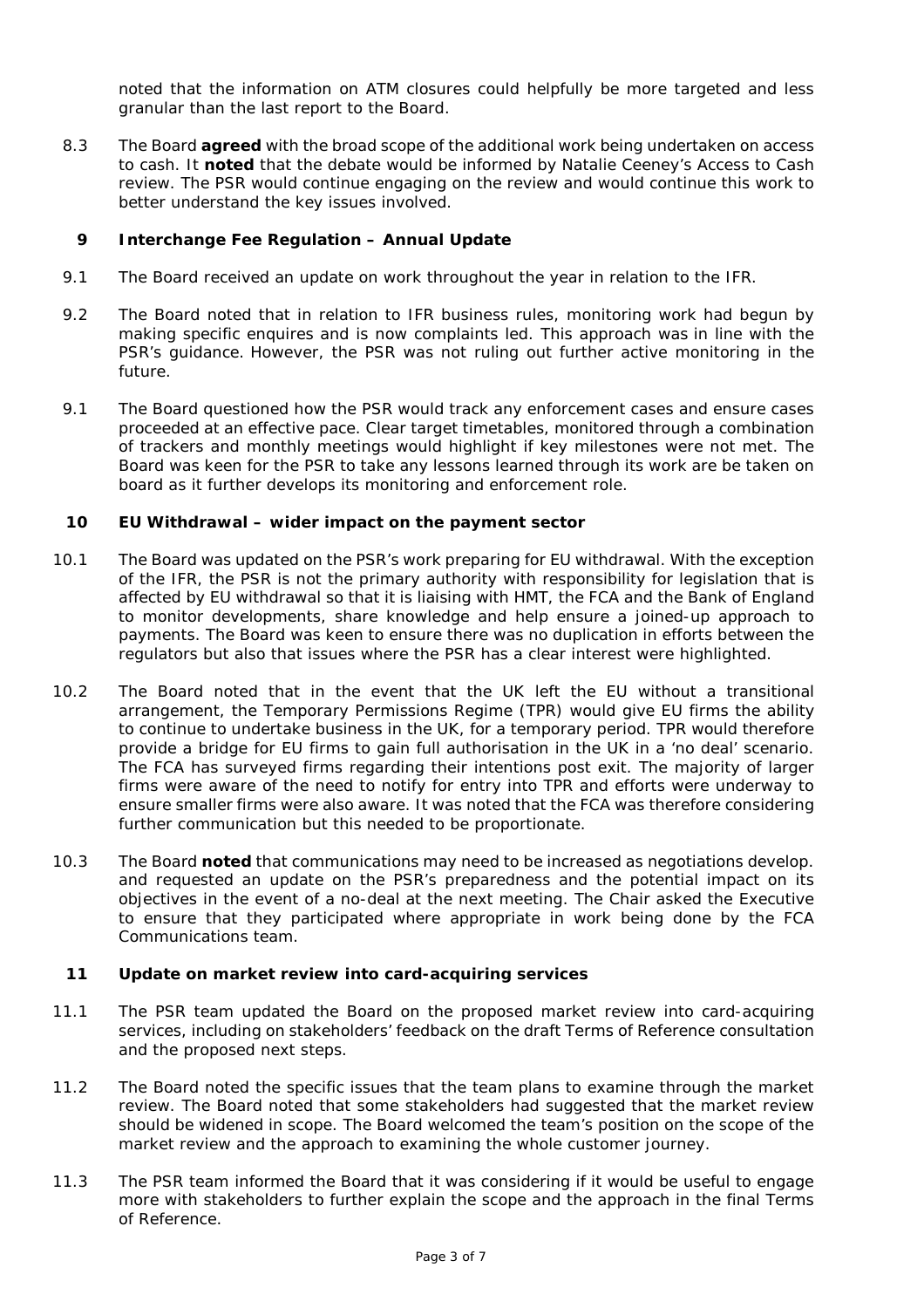- 11.4 The Board noted that the PSR's thinking may evolve as the PSR reviews the evidence it receives.
- 11.5 The FCA's payments team also welcomed this review and would consider how it could support the PSR's work, including on remedies if needed.

#### **13 Initial discussion of 2019/20 annual plan and budget**

- 13.1 The PSR considered it had been a positive year and that it had made a real difference in a number of areas. However, it acknowledged that due to delays in recruitment and unexpected events, resources had been stretched. The Executive highlighted that the organisation was at a different point in its life cycle to previous years, when it had been focused on policy setting and is now determining policy, undertaking monitoring, and moving into a phase where enforcement work is more likely. It was therefore important that the annual plan and budget allowed the PSR to deliver its objectives and critical projects.
- 13.2 The Board recognised that most other public body organisations were delivering flat-real or declining budgets and challenged the PSR to consider what it would be able to deliver against a flat-real budget if it needed to. Ms Nixon clarified that the PSR was focused on ensuring value for money and maintaining a lean workforce but highlighted that the scope of the PSR's work had increased.
- 13.3 The Board requested the PSR prepare a budget for presentation at the next meeting detailing two options; on the basis of an incremental headcount and what could be delivered in a flat-real and flat headcount scenario.

#### **14 Twice yearly discussion of risks**

- 14.1 The Chair of the PSR Panel outlined three key risks the Panel thought the PSR should consider further:
	- The pace and extent of change in the payments industry, although not solely driven by the PSR, has continued to increase which has added strain on many firms, in an already demanding landscape
	- Regulatory boundaries given the PSR's success, its public profile has continued to grow. Whilst this is a positive outcome, the PSR should be alive to the public perception and expectations. It runs the risk of being held accountable in areas where it lacked power or jurisdiction.
	- Communication recognising there had been a lot of positive communication, the Panel challenged the PSR to further develop its messaging and how it communicates with different stakeholder groups.
- 14.2 The Board encouraged the PSR to continue developing its cross-regulatory relationships to mitigate risks and coordinate on work where roles and jurisdictions overlap.
- 14.3 The Board also **recommended** the PSR formally log the impact of the EU withdrawal as a key risk. Although the PSR isn't directly responsible for the majority of the regulations impacted by EU withdrawal, it is affecting payments and is having a significant impact on firms' workload and resources which the PSR needs to understand.
- 14.4 In light of comments made during the discussion, the Board **recommended** the PSR consider how it further deepens its understanding of the challenges the industry is facing and how it responds to regulatory requirements given legacy infrastructure and the level of change resulting from both technology developments and the layering of requirements from multiple regulators.

#### **15 PSR's refreshed communications strategy**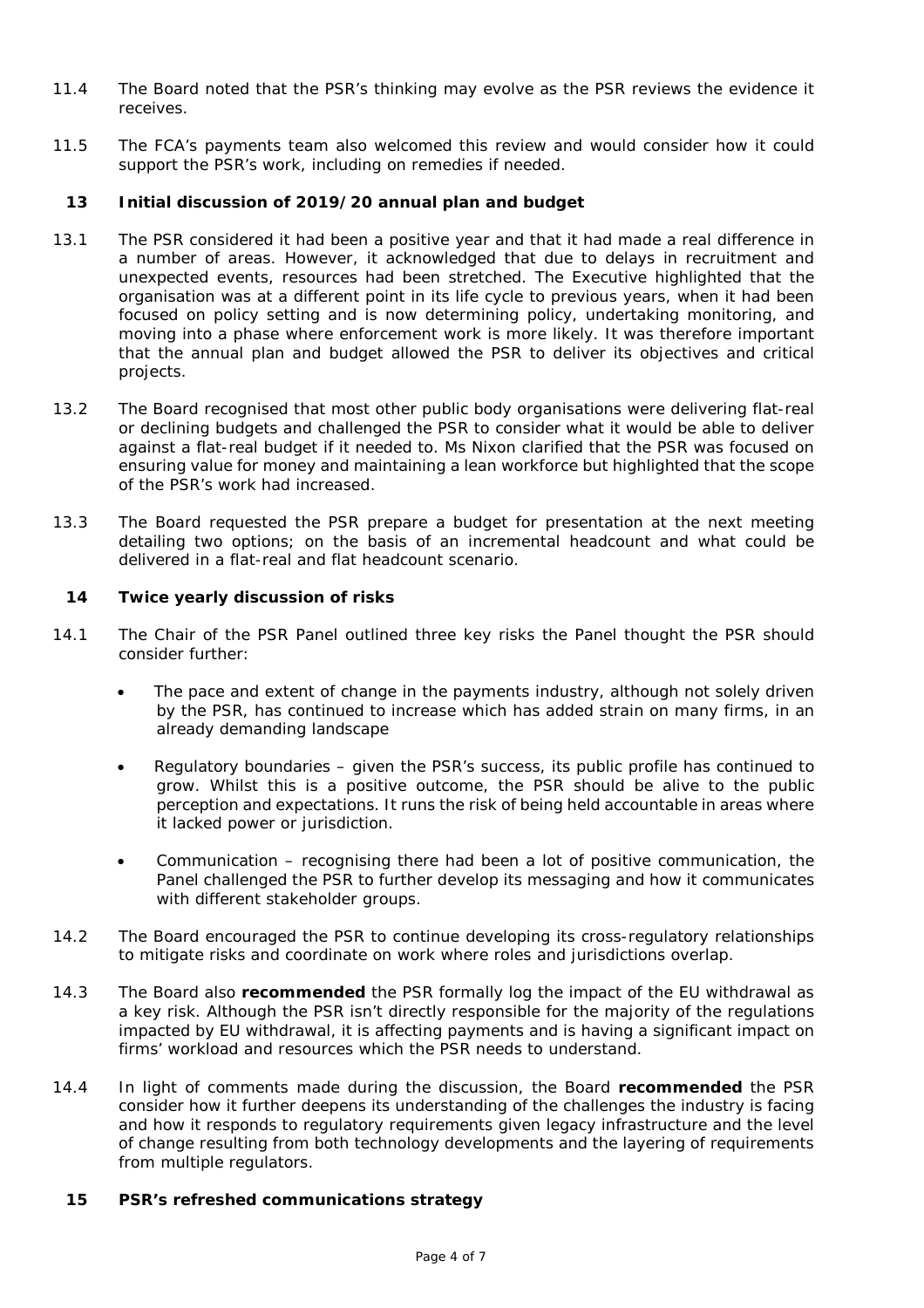- 15.1 The PSR team explained that as the organisation has evolved, its communications strategy also needed further development to reach new audiences and to communicate about different work streams. The key outcome was to build and maintain trust in the PSR, and to do this the strategy would focus on story-telling and bringing the communications team further into the organisation to support the PSR's work. The strategy aimed to deliver this through better planning and more engaging content and two-way engagement with stakeholders.
- 15.2 The Board was positive about the strategy, in particular, being open and putting messages out in a compelling way that people can understand. They also welcomed the focus on content, tone and style.
- 15.3 On the consumer engagement strategy, the Board agreed in principle with the strategy and noted the following;
	- To keep in mind that smaller organisations won't be able to maintain separate relationships with the FCA and PSR and to join up where sensible.
	- To understand the consumer impact of payments regulation and to be alive to how people engage with payments as real people, rather than economic units.
	- To keep communications for end users and consumers simple and effective.

#### **16 EDC/CDC appointment**

- 16.1 The Board noted the strong field of candidates for the roles. In respect of diversity, the Board was particularly disappointed by the lack of BAME diversity, both amongst those that applied and as a consequence, amongst those selected. While recognising the step forward in gender diversity that the appointments provided, the Board noted the relative lack of female candidates with economics expertise. Diversity needed to receive continued focus in future recruitment exercises.
- 16.2 The Board **approved** the following appointments to the EDC/CDC:
	- Simon Polito
	- Lesley Ainsworth
	- Tim Tutton
	- David Thomas

#### **17 Papers for noting**

- 17.1 The following papers were **noted**:
	- Update on PAY.UK and the NPA
	- ExCo minutes
	- Draft agenda: 30 January 2019
	- Forward agenda

#### **18 Any other business**

18.1 The Chair noted that, as an external Board evaluation had been conducted last year, it was proposed that an internal evaluation would be conducted this year. He explained that he would discuss proposed arrangements with the Senior Independent Director and circulate a proposal by the end of the year, in order to ensure the evaluation was concluded by the end of the financial year.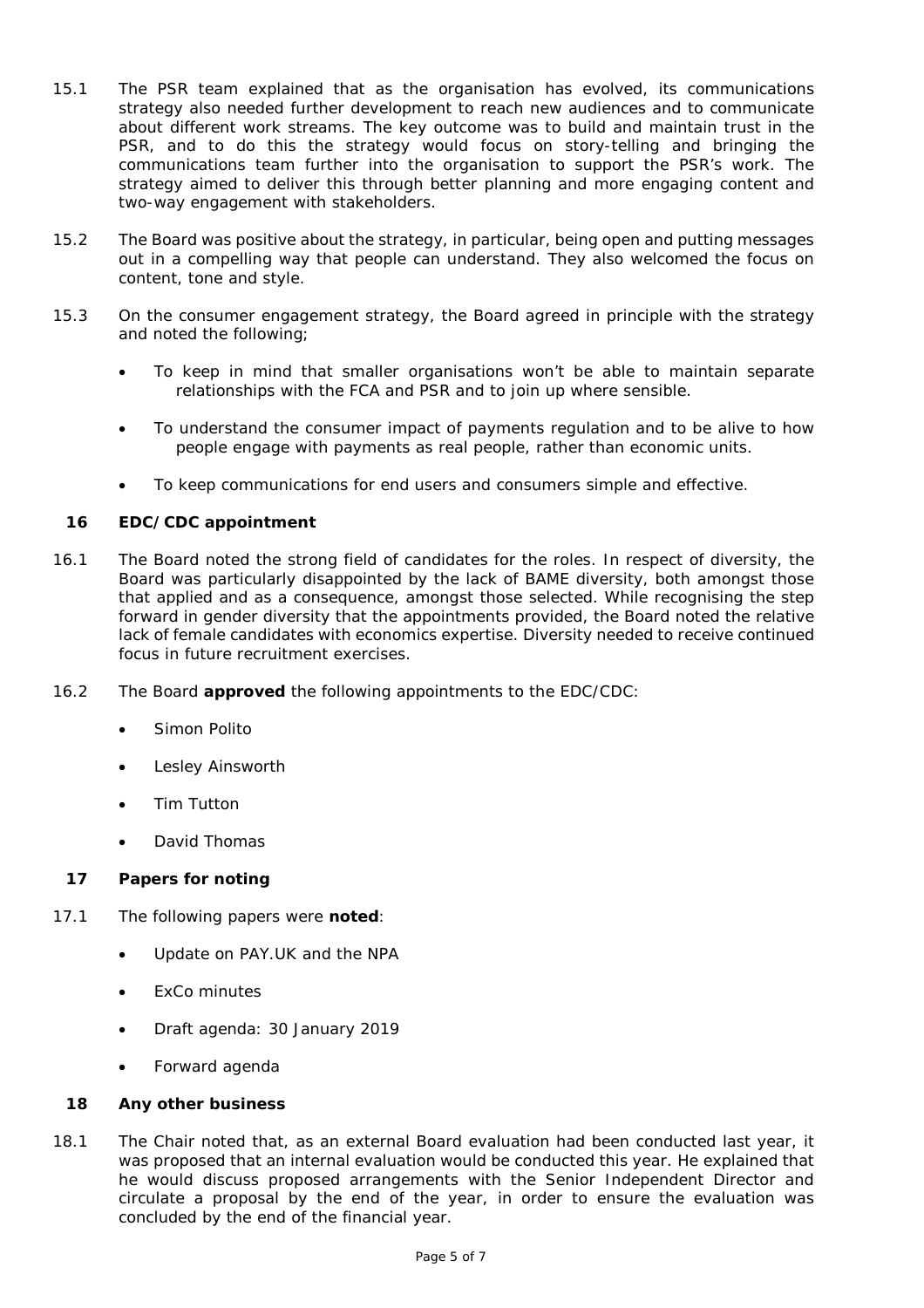With no further items of business to discuss the meeting **closed**.

**Charles Randell** Chair